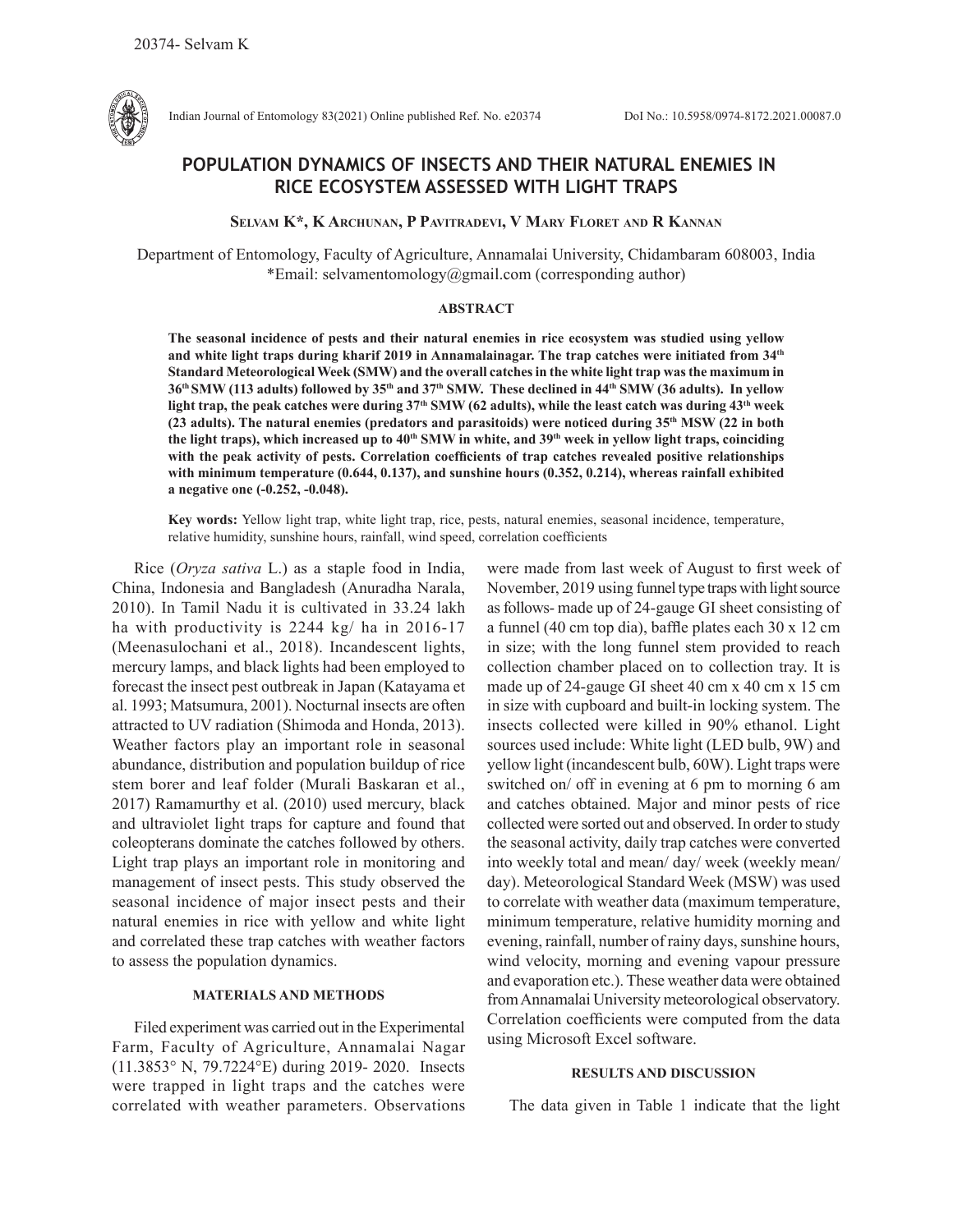|                                                                                                                                             | Wind<br>speed                                               |                 |                | $0.800**$       |                              |                            | $-0.203$                 |                |                          |                 |                |                          |          | $-0.106$                      |                      |                 |               |                 | $-0.424$       |                            |                          |                 |                                                                                                                                  |  |
|---------------------------------------------------------------------------------------------------------------------------------------------|-------------------------------------------------------------|-----------------|----------------|-----------------|------------------------------|----------------------------|--------------------------|----------------|--------------------------|-----------------|----------------|--------------------------|----------|-------------------------------|----------------------|-----------------|---------------|-----------------|----------------|----------------------------|--------------------------|-----------------|----------------------------------------------------------------------------------------------------------------------------------|--|
| Table 1. Population dynamics of pests and their natural enemies in rice ecosystem assessed through<br>light traps in Annamalai Nagar (2019) | Rainfall                                                    |                 |                | $-0.252$        |                              |                            | $-0.151$                 |                |                          |                 |                |                          |          | $-0.048$                      |                      |                 |               |                 | $-0.268$       |                            |                          |                 |                                                                                                                                  |  |
|                                                                                                                                             | Sunshine<br>Weather parameters<br>hours                     |                 |                | 0.352           | 0.331                        |                            |                          |                |                          |                 |                | 0.214                    |          |                               |                      |                 |               | 0.169           |                |                            |                          |                 |                                                                                                                                  |  |
|                                                                                                                                             | Relative<br>humidity                                        |                 |                | $-0.127$        | 0.368                        |                            |                          |                |                          |                 |                |                          | 0.446    |                               |                      |                 |               |                 | 0.577          |                            |                          |                 |                                                                                                                                  |  |
|                                                                                                                                             | Mini.<br>temp.                                              |                 |                | $0.644*$        |                              | 0.200                      |                          |                |                          |                 |                |                          |          | 0.137                         |                      |                 |               |                 | $-0.123$       |                            |                          |                 |                                                                                                                                  |  |
|                                                                                                                                             | Maxi.<br>temp.                                              |                 |                | 0.121           |                              | $-0.213$                   |                          |                |                          |                 |                |                          |          | $-0.269$                      |                      |                 |               |                 | $-0.053$       |                            |                          |                 |                                                                                                                                  |  |
|                                                                                                                                             |                                                             |                 | Total no. of   | pests $(r^2)$   |                              | Total no. of<br>NE $(r^2)$ |                          |                |                          |                 |                |                          |          | Total no. of<br>pests $(r^2)$ |                      |                 |               |                 |                | Total no. of<br>NE $(r^2)$ |                          |                 |                                                                                                                                  |  |
|                                                                                                                                             | $\mathbf{n}\mathbf{o}.\ \mathbf{o}\mathbf{f}$<br>Total<br>Ë | $\overline{17}$ | 22             | 29              |                              | 45                         | 42                       | 4              | 33                       | 28              | 22             | 25                       | ゠        | 22                            | 22                   | 38              | 37            | 43              | $30\,$         | 34                         | $\overline{24}$          | 29              | 32                                                                                                                               |  |
|                                                                                                                                             | Predators Parasitoids                                       | ৩               | ${}^{\circ}$   | $\omega$        | $\mathbf{\underline{\circ}}$ | ⊵                          | 24                       | $\infty$       | $\overline{\mathcal{L}}$ | <u>ભ</u>        | $\infty$       | ≌                        | ŗ        | 5                             | ٥                    | 22              | $\frac{3}{2}$ | $\overline{z}$  | $\frac{6}{2}$  | $\overline{21}$            | $\overline{15}$          | $\overline{2}$  | 15                                                                                                                               |  |
|                                                                                                                                             |                                                             |                 | ⋣              | $\frac{6}{1}$   | ಸ                            | $\overline{26}$            | $\frac{8}{18}$           | 23             | $\overline{18}$          | $\overline{15}$ | $\overline{4}$ | $\overline{\mathcal{C}}$ | 4        | $\overline{1}$                | $\mathbf{C}$         | $\overline{16}$ | 24            | 22              | $\vec{4}$      | $\mathbf{1}$               | Q                        | $\overline{17}$ | 17                                                                                                                               |  |
|                                                                                                                                             | no. of<br>pests<br>Total                                    | 39              | $\overline{0}$ | $\overline{13}$ | 86                           | $63\,$                     | 75                       | $\overline{6}$ | 45                       | 52              | $\overline{+}$ | 36                       | 35       | 28                            | 42                   | 62              | 56            | 48              | 48             | 48                         | 39                       | 27              | 39                                                                                                                               |  |
|                                                                                                                                             | Sucking<br>pest                                             | 36              | 45             | 36              | $\overline{\varepsilon}$     | 25                         | $\overline{\mathcal{E}}$ | $\overline{5}$ | $\overline{z}$           | 27              | 23             | $\overline{15}$          | 그        |                               | Ξ                    | $\overline{24}$ | Ξ             | $\overline{17}$ | 23             | 23                         | $\overline{6}$           | $\overline{17}$ | $\overline{\mathcal{L}}$                                                                                                         |  |
|                                                                                                                                             | feeder<br>Leaf                                              | 0               | ${}^{\circ}$   | $\approx$       | 51                           | $\overline{c}$             | $\tilde{1}^{\circ}$      | $\overline{C}$ | ∞                        | P               | $^{\circ}$     | 3                        | ٥        | n                             | ∘                    | $\vec{a}$       | 23            | ⋍               | 그              | ⋣                          | $\overline{\mathcal{C}}$ | $\circ$         | $\overline{5}$                                                                                                                   |  |
|                                                                                                                                             | <b>Borers</b>                                               | 3               | 54             | 59              | $\frac{1}{4}$                | $\overline{8}$             | 29                       | $\approx$      | ⊵                        | ΩĪ.             | 9              | $^{\circ}$               | <u>ળ</u> | $\bar{\omega}$                | ≏                    | $\overline{24}$ | ٩             | ᅼ               |                |                            | ${}^{\circ}$             | 4               | P                                                                                                                                |  |
|                                                                                                                                             | <b>MSW</b>                                                  | 34              | 35             | 36              | 37                           | 38                         | 39                       | $\overline{4}$ | $\frac{1}{4}$            | 42              | 43             | 4                        | 34       | 35                            | 36                   | 37              | 38            | 39              | $\overline{4}$ | $\frac{1}{4}$              | 42                       | 43              | $\frac{4}{4}$                                                                                                                    |  |
|                                                                                                                                             | Name of<br>traps                                            |                 |                |                 |                              |                            | White light              | trap           |                          |                 |                |                          |          |                               | Yellow light<br>trap |                 |               |                 |                |                            |                          |                 | MSW-Standard Meteorological Week; NE-Natural Enemies; *Significance at p= 0.05% (0.576); **Highly significant at p=0.01% (0.708) |  |

2 Indian Journal of Entomology 83(2021) Online published Ref. No. e20374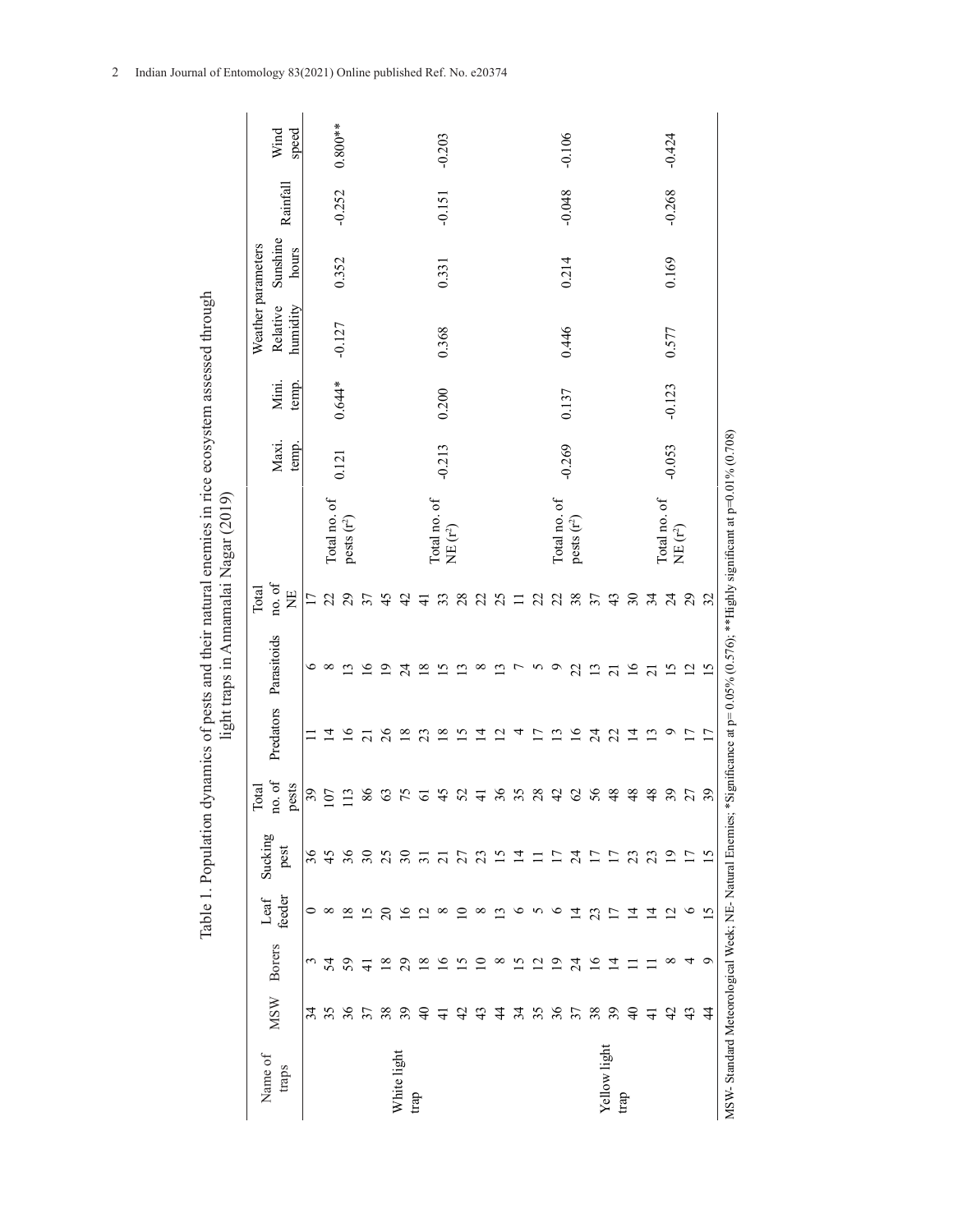trap catches got initiated from 34<sup>th</sup> MSW, with catches in white light trap being maximum in  $36<sup>th</sup> MSW$  (113) adults) followed by  $35<sup>th</sup>$  and  $37<sup>th</sup>$  MSW of kharif crop and declined in 44<sup>th</sup> MSW (36 adults). In yellow light trap, it was maximum during  $37<sup>th</sup>$  SMW (62 adults), and on  $43<sup>th</sup>$  SMW it was the least (23 adults). These results derive support from the results of Garg (2012), who noticed that the peak activity period for most of the rice insect pests was during the second fortnight of September to second fortnight of October during kharif season. Similarly, Bisen et al. (2019), Dhaliwal et al. (2018), Rai and Khan (2002) revealed that there were peak catches of rice pests during first fortnight of August in the kharif season. In white light trap, during the kharif season, maximum number of stem borer (59) and sucking pests (45) were trapped during  $36<sup>th</sup>$  and  $35<sup>th</sup>$ MSW, respectively (last week of August and first week of September 2019). While, the leaf folder collection was at peak (30) observed during the 38th MSW (third week of September). With yellow light trap, maximum stem borer (24) and sucking pests (24) were recorded during 37 MSW (second week of September 2019); here the leaf folder collection (24) peaked during  $38<sup>th</sup>$  MSW (first week of September 2019). The peak activity of pest population was observed from 35 to 36 MSW (August last week to third week of September 2019) after which there was decline up to 44<sup>th</sup> week (last week of October 2019). These results are in line with those of Shekhar et al. (2018) wherein the peaks in stem borer moths was found during October to November.

The important natural enemies observed in the rice ecosystem are spiders, staphylinids, lady birds, rove beetle and damselfly. These were trapped in both the light sources, and along with parasitoids, these were noticed during 35th MSW in both the light traps. These were in an increasing trend up to  $40<sup>th</sup>$  week in white light trap and 39<sup>th</sup> week in yellow light trap which coincides with the peak activity of rice pests. In these periods the peak activity of stem borer, leaf folder and sucking pests were observed in white light trap, while iin yellow light trap, it was during  $37<sup>th</sup>$ ,  $38<sup>th</sup>$  and  $37<sup>th</sup>$  MSW for stem borer, leaf folder and sucking pests, respectively. These observations corroborate with those of Garg (2012) who observed the highest number of predators and parasitoids during October in Raipur.

The correlation coefficients of weather parameters with incidence of pests and natural enemies given in Table 1, revealed a positively correlation with maximum ( $r= 0.125$ ) and minimum temperature ( $r=$ 0.644), sunshine hours ( $r= 0.352$ ) and wind speed

 $(r=0.8004)$ ; with relative humidity (RH)  $(r=-0.128)$ and rainfall (r=-0.253), it was negatively correlated. These findings are in accordance with Ahmad et al. (2010) as regards RH and minimum temperature. Table 1 reveals that minimum temperature  $(r=0.201)$ , RH ( $r=0.369$ ), and sunshine hours ( $r=0.331$ ) were positively correlated with the occurrence of natural enemies as shown from catches in white light trap, while maximum temperature  $(r= -0.213)$ , wind speed  $(r=-0.204)$  and rainfall  $(r=-0.151)$  were found negatively correlated. Present observations are in accordance with Anon. (2007) that light trap catches of rice pests were observed to be negatively correlated with rainfall and relative humidity. Yellow light trap catches were found to be positively correlated with minimum temperature  $(r=0.137)$ , RH  $(r=0.4465)$  and sunshine hours  $(r=$  $0.214$ ); while maximum temperature ( $r=0.269$ ), wind speed ( $r=-0.106$ ) and rainfall ( $r=-0.152$ ) exhibited a negative correlation; RH (r=0.578) and sunshine hours (r=0.169) were positively correlated with the natural enemies trapped in the yellow light traps, but minimum  $(r=-0.053)$  and maximum temperature.  $(r=-0.123)$ , wind speed ( $r=-0.424$ ) and rainfall ( $r=-0.268$ ) were negatively correlated. These results are in accordance with the results of Patel et al. (2005) wherein the observed spider population had significant positive correlation with maximum temperature, average temperature and sunshine hours, with negative correlation documented with rainfall and minimum temperature.

#### **REFERENCES**

- Ahmad H Khan, R B Sharma, D Jamwal, V V S, Gupta S. 2010. Seasonal incidence, infestation and trap catches of *Cnaphalocrocis mendinalis* (Guenee) in rice. Annals of Plant Protection Sciences 18(2): 380-383.
- Anonymous. 2006. Rice in India hand book of statistics, Director of Rice Development, Government of India, Hyderabad.
- Anonymous. 2007. Monitoring of natural enemy populations in rice ecosystem. All India Coordinated Rice Improvement Programme, Annual Progress Report. DRR, ICAR, Rajendra Nagar, Hyderabad (AP) 2: 108-114.
- Anuradha Narala. 2010. Technical efficiency rice farmers under irrigated conditions in central Gujarat. M Sc Thesis submitted to Anand Agricultural University, Gujarat.
- Bisen D, Bisen U, Bisen S. 2019. Studies on major insect pests of rice crop (*Oryza sativa*) at Balaghat district of Madhya Pradesh. Journal of Entomology and Zoology Studies: 7(2): 625-629.
- Dhaliwal L K, Sandhu S K, Kaur S, Singh S. 2018. Effect of meteorological parameters on incidence of brown leaf spot in rice crop under different planting methods. Journal of Agrometeorology 20(1): 53-56.
- Garg V. 2012. Monitoring of rice insect-pest and their natural enemies during kharif season at Raipur (Doctoral dissertation, Indira Gandhi Krishi Vishwavidyalaya, Raipur). 29-30 pp.